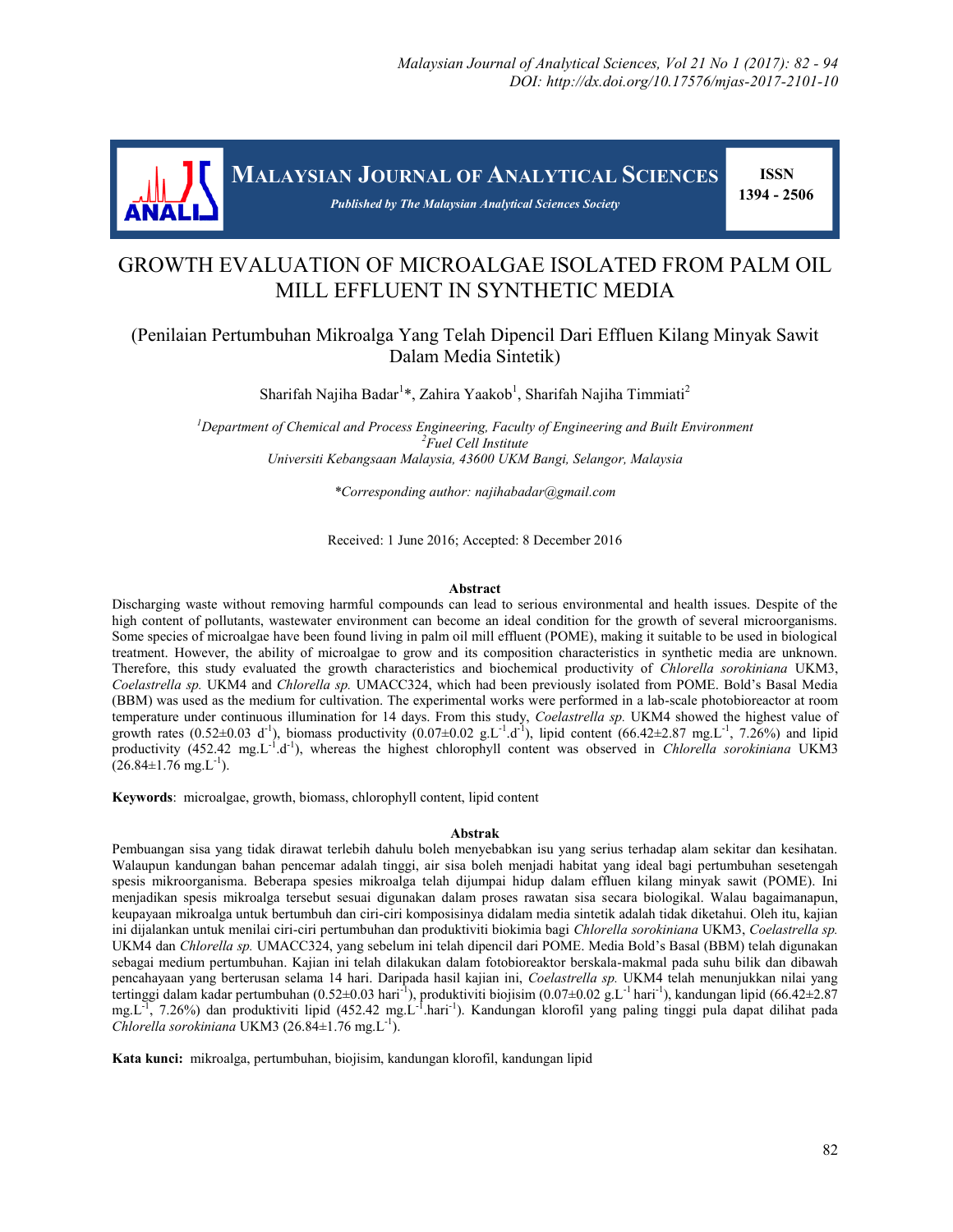#### **Introduction**

Algae represent diverse groups of photosynthetic organisms with various sizes and shapes. There are two major types of algae, (a) Microalgae: unicellular and microscopic form of algae with the size of 3-10 µm, and (b) macroalgae (giant kelps or seaweeds): multicellular organisms and the most complex form of algae with the size reaching up to 70 m long [1,2]. These primitive chlorophyll-containing organisms are unique and can be found in various habitats on earth where light is available with little moisture, even in unusual and extreme conditions. Interestingly, algae have different ecological roles, where some algae are attached to other aquatic plants or submerged rocks, while others are found floating in the water. All aquatic animals are dependent directly or indirectly on algae since algae act as the base of the food chain, converting several nutrients into organic matter and oxygenating the water. For instance, aquatic life such as fishes depends on the number of algae. There would be no fish if there are no algae in the lake. Furthermore, the growth of algae is heavily influenced by a number of environmental factors, such as the amount of light penetrating the water, nutrients concentrations, temperature, parasitic relationships (bacteria or fungi), and also salinity of the medium growth [3–7].

On top of that, algae are able to manufacture their own food through photosynthesis like any other terrestrial plants. However, algae lack complex tissues and organs, such as stems and roots, which characterise the complex green plants [8]. These simple structures give them the ability to grow rapidly, doubling their growth within a short period of time. Other than that, algae are efficient in capturing solar energy and utilising carbon dioxide  $(CO_2)$  from their surrounding compared to trees and other green plants  $[1,9,10]$ .  $CO<sub>2</sub>$  plays an important role in microalgae cellular activities. In fact, approximately 50% of carbon is present in microalgae biomass and this carbon is obtained from the utilisation of  $CO<sub>2</sub>$  [8]. Furthermore, important biochemical, such as polyunsaturated fatty acids, pigments, lipids, proteins, carbohydrates, and vitamins, can be extracted from algae to be used in the production of high-value products such as fertilisers, cosmetics, and drugs [11–15]. Moreover, several different systems are available to grow algae in industrial sectors, namely open ponds, covered ponds, raceways, and engineered systems (photobioreactors) [13,16]. The comparisons of open and closed systems [17,18] are shown in Table 1.

| Table 1. Comparisons of open and closed systems |                                  |                             |  |  |
|-------------------------------------------------|----------------------------------|-----------------------------|--|--|
|                                                 | <b>Open Systems</b>              | <b>Closed Systems</b>       |  |  |
| Contamination                                   | High risk                        | Low risk                    |  |  |
| CO <sub>2</sub>                                 | High $CO2$ losses                | Lower $CO2$ losses          |  |  |
| Evaporation                                     | High evaporation losses          | Low evaporation losses      |  |  |
| Light                                           | Poor light penetration           | Excellent light used        |  |  |
| Scale up                                        | Easy to scale up                 | Difficult to scale up       |  |  |
| <b>Process</b>                                  | Difficult to control the process | Easy to control the process |  |  |
| <b>Biomass</b>                                  | Low biomass productivity         | High biomass productivity   |  |  |
| Area                                            | Required large area              | Low area requirement        |  |  |
| Harvesting                                      | High cost                        | Relatively low cost         |  |  |
| Investment                                      | Low cost                         | High cost                   |  |  |
| Operation                                       | Low cost                         | High cost                   |  |  |

As the world energy demand still depends heavily on fossil fuels, the global oil reserves would eventually become exhausted. The escalating price of oil also has caused dilemma among industrial activities, transportation sectors, and residential needs [19]. Furthermore, the search for suitable biomass from available food crops for biofuel production has indeed generated a lot of controversies. The use of agricultural land solely for biofuels production causes limited land available for food production. Thus, food supply becomes limited and eventually sparks hunger issues, food arguments, and sustainability issues. However, the ability of algae to have high productivities, grow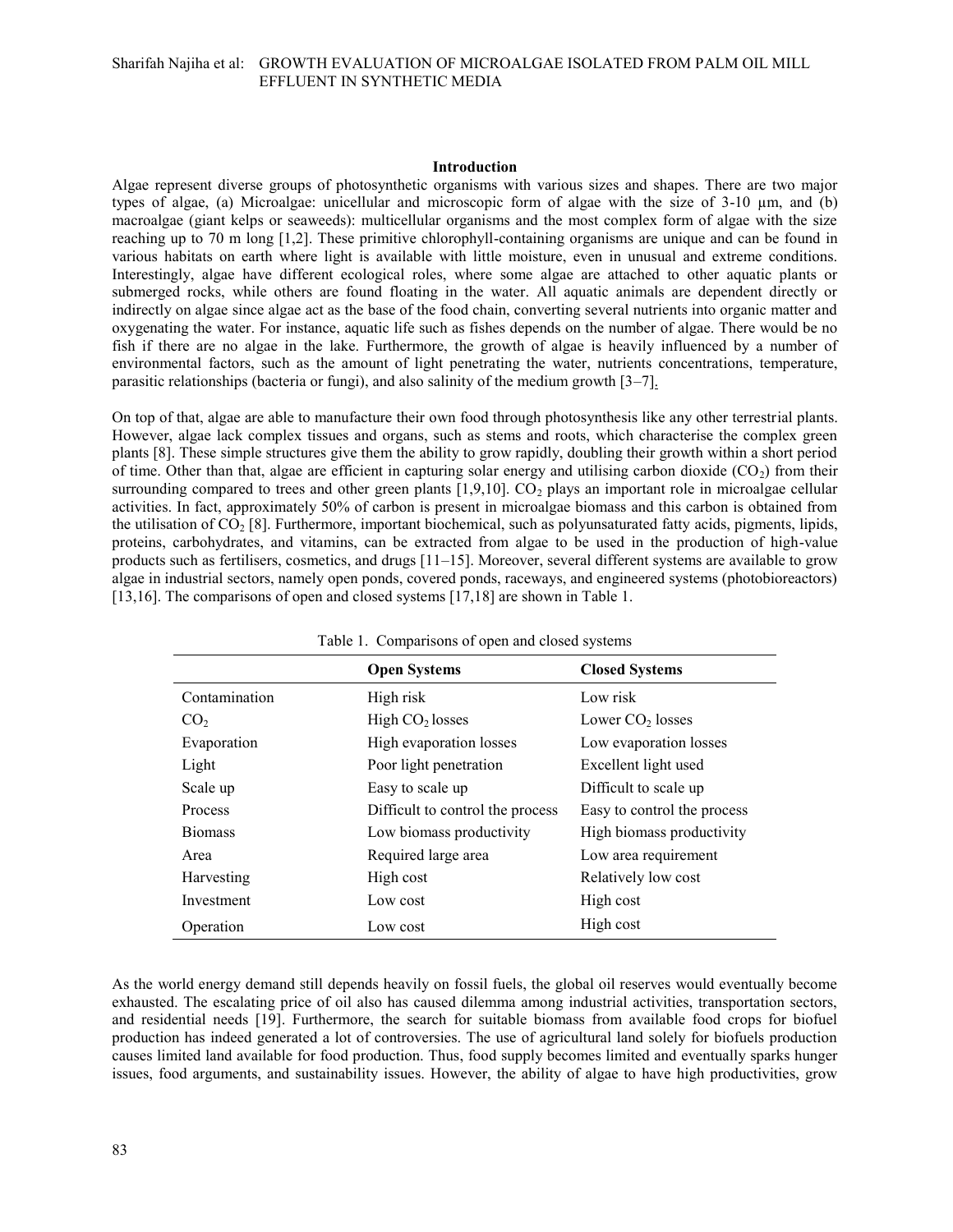easily in the brackish or marine environment, does not need agricultural land and does not compete with edible oil crops makes it suitable to be the new source of biofuels. The land quality and soil fertility is not an issue in cultivating algae because algae grow in water, not soil [20]. Microalgae lipid in the form of triacylglycerides (TAGs) can be transformed into biofuel products, such as methyl ester, biodiesel, and gasoline substitute. Seaweeds biomass also has been considered as a new source of biofuels in the form of biomethane and bioethanol [21,22].

The release of untreated wastewater into the water bodies and high concentration of greenhouse gases in the atmosphere have caused climate change, threatened the global environment, and sparked health issues. Various methods (physical, chemical and biological) have been applied and compared to treat the wastes produced. Previous studies have asserted that the most effective and environmental friendly method is by using the biological approach. Biological treatments rely on microorganisms, such as bacteria, to break down organic wastes by using cellular processes. Apart from using bacteria, microalgae are one of the options to be used in biological treatment. The use of microalgae for the removal of pollutants and  $CO<sub>2</sub>$  in the wastewater is known as phycoremediation [23–25].

In Malaysia, the increasing demand for palm oil has directly increased the amount of palm oil wastes, such as empty fruit bunches (EFB), palm oil mill effluent (POME), and fibres. POME is a viscous and acidic brown liquid that releases highly unpleasant odour. It is the most expensive and difficult waste to manage compared to the rest. Typically, POME contains high concentration of total solids, organic and inorganic matters, oil, and also heavy metals. The high amount of organic matter causes high level of chemical oxygen demand (COD) and biochemical oxygen demand (BOD). However, some species of microalgae have been found living in the POME environment despite of the high content of pollutants. These microalgae use the organic matter in POME as nutrient for growth. The ability of microalgae to adapt and assimilate nutrient, as well as grow successfully in POME have made them suitable to be used in wastewater treatment. According to Ding et al. [25], POME-isolated microalgae, namely *Chlamydomonas sp.* UKM6 was able to reduce 29.1% of COD, 73% of total nitrogen content, and 63.5% of total phosphorus content in wastewater. Meanwhile, Tamil Selvam et al. [26] reported that *Characium sp.* isolated from POME was able to reduce 88.6% of total nitrogen content and 98% of phosphorus content in anaerobic POME. Besides functioning as nutrient removal, the biomass produced from microalgae in wastewater treatment can be used to produce multiple useable products [27–30].

Although these microalgae are able to thrive in POME, the adaptation ability of each microalga is varied from one species to another. Different environment or growth conditions can affect the ability of microalgae to grow and produce biomass. Thus, the main focus of this research is to determine the capability of POME-isolated microalgae to grow in synthetic media, as well as to compare their potential in producing biomass and biochemical products.

## **Materials and Methods**

## **Algae strain**

Three species of microalgae, namely *Chlorella sorokiniana* UKM3, *Coelastrella sp.* UKM4, and *Chlorella sp.* UMACC324 were obtained from Algae Culture Room, Faculty of Engineering and Built Environment, University Kebangsaan Malaysia (UKM), Bangi, Selangor, Malaysia. All the species were previously isolated from palm oil mill effluent.

## **Preparation of media**

Bold's Basal Media (BBM) is a freshwater algae medium that has been used to grow a variety of algal cultures. It was prepared by adding and mixing ten different components. BBM stock solutions (per litre) contain 25 g sodium nitrate (NaNO<sub>3</sub>); 2.5 g calcium chloride dehydrate, (CaCl<sub>2</sub>.2H<sub>2</sub>O); 7.5 g magnesium sulfate heptahydrate (MgSO<sub>4</sub>.7H<sub>2</sub>O); 7.5 g potassium phosphate (K<sub>2</sub>HPO<sub>4</sub>); 17.5 g monopotassium phosphate (KH<sub>2</sub>PO<sub>4</sub>); 2.5 g sodium chloride (NaCl); 11.42 g boric acid (H<sub>3</sub>BO<sub>3</sub>); Alkaline EDTA solution containing 50 g ethylenediaminetetraacetic acid (EDTA); and 31 g potassium hydroxide (KOH); Acidified iron solution containing 4.98 g iron (II) sulfate heptahydrate (FeSO<sub>4</sub>.7H<sub>2</sub>O); and 1 ml concentrated sulfuric acid (H<sub>2</sub>SO<sub>4</sub>); Trace Metal solution containing 8.82 g zinc sulfate heptahydrate  $(ZnSO_4.7H_2O)$ ; 1.44 g manganese (II) chloride tetrahydrate  $(MnCl_2.4H_2O)$ ; 0.71 g molybdenum trioxide (MoO<sub>3</sub>); 1.57 g copper (II) sulfate pentahydrate (CuSO<sub>4</sub>.5H<sub>2</sub>O); and 0.49 g cobalt (II) Nitrate Hexahydrate  $(Co(NO<sub>3</sub>)<sub>2</sub>.6H<sub>2</sub>O)$  [31,32].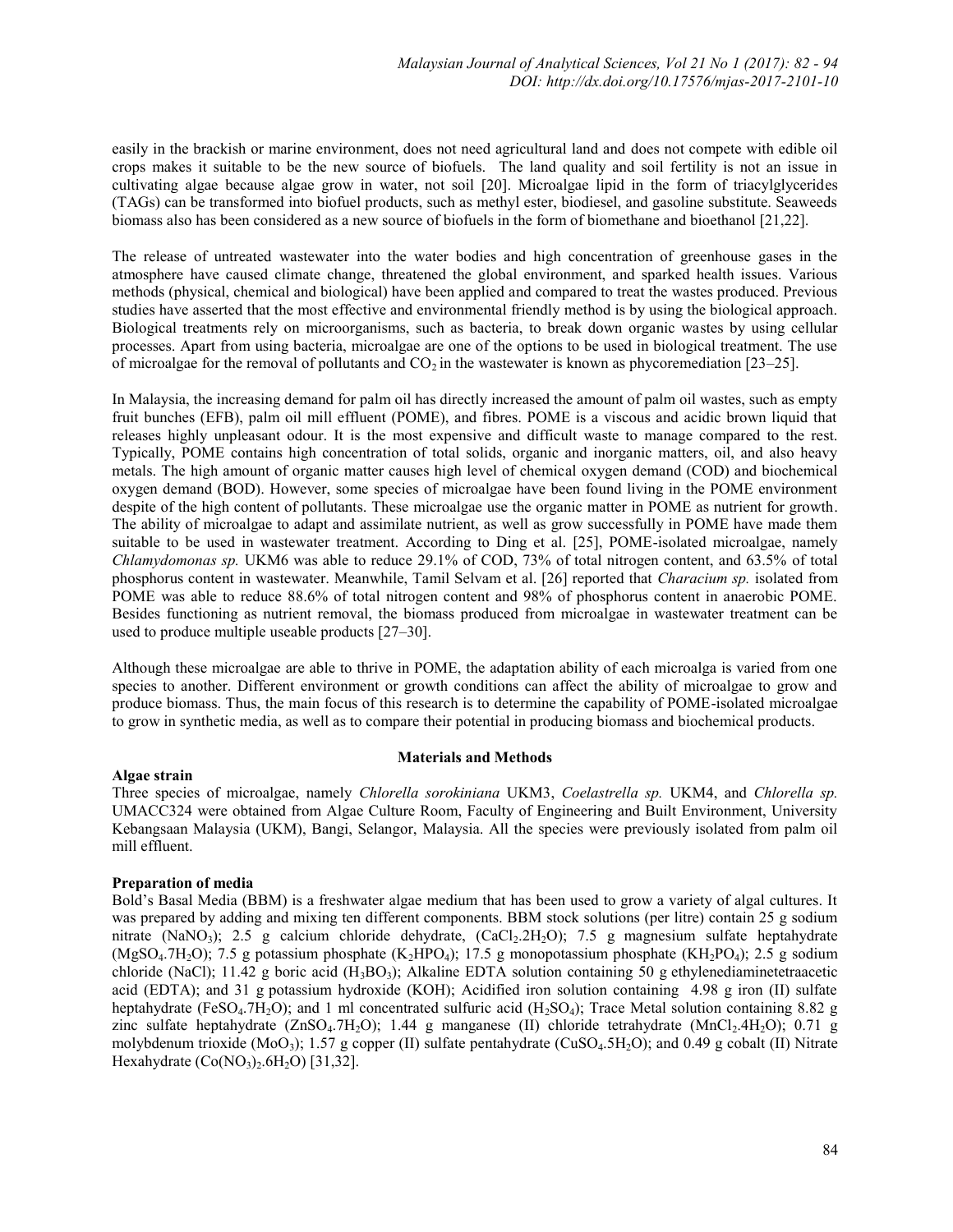## **Preparation of inoculums**

The POME-isolated microalgae stock cultures (10% v/v) were grown in Erlenmeyer flask (250 ml) containing 100 ml of synthetic media. Erlenmeyer flask opening was closed with sterile non-absorbance cotton wool. The culture was then incubated at constant room temperature (25 $\pm$ 1 °C), shaken at 100 rpm using an orbital shaker with 24 hours illuminations. After 10 days, the cultures were ready to be used as inoculums when the OD reading reached 1.0 at a wavelength of 750nm. Sub-culturing the microalgae culture has to be done every month in order to ensure the viability of the culture.

## **Experimental procedure**

The experimental vessels were made by converting 1 litre Erlenmeyer flasks into lab-scale photobioreactors. Microalgae cultures were sparged with ambient air that was supplied by the gas compressor. The opening flasks were closed using silicone stopper. The air was introduced into all the flasks through sterilised silicon tube at 0.5 vvm (gas volume flow per unit of liquid volume per minute), constantly. Cool white fluorescent lamps were uniformly aligned behind the photobioreactors. These artificial lights were continuously supplied at an intensity of 54 µmol m<sup>-2</sup> s<sup>-1</sup>. All sets of experiments were undertaken at room temperature (25 $\pm$ 1 <sup>o</sup>C) in batch mode and each experimental condition was conducted in duplicate. The pH of growth medium was not maintained throughout the experiment period. The samples were taken every 24 hours for 14 days. Figure 1 illustrates the experimental set up of the three strains of POME-isolated microalgae.



Figure 1. Experimental set-up

## **Optical density (OD)**

The optical densities of growing cultures were measured by using portable spectrophotometer (HACH DR 2800, USA) at a wavelength of 750 nm [33,34]. The specific growth rate,  $\mu$  (day<sup>-1</sup>) of microalgae was calculated by using Equation (1) below:

$$
\mu = \frac{\ln x_2 - \ln x_1}{t_2 - t_1} \tag{1}
$$

where,  $x_i$  and  $x_i$  represent OD readings at 750 nm, while  $t_i$  and  $t_i$  are the time interval [35,36].

The maximum specific growth rate,  $\mu_{max}$  (day<sup>-1</sup>) was determined by using Logistic equation based on the optical density results. The rate of microalgae growth (*dx/dt*) is shown below [37,38].

$$
\frac{dx}{dt} = \mu_{max} \left( 1 - \frac{x}{x_{max}} \right) X \tag{2}
$$

At the beginning of growth where  $t = t_0$ , the microalgae concentration was given by the initial concentration value  $(X = X_0)$ . After integration, Equation (2) becomes: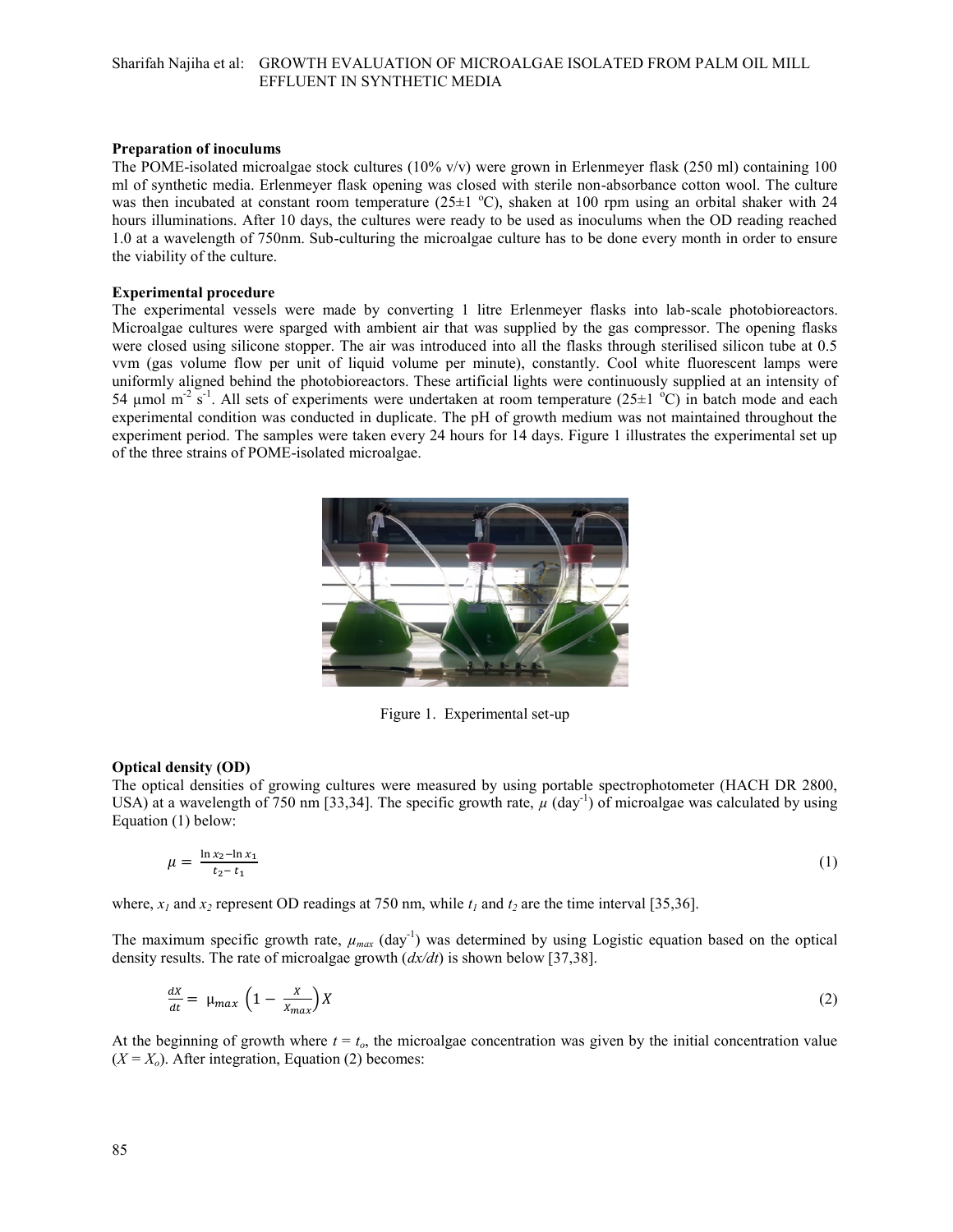$$
X = \frac{X_0 X_{max} e^{\mu_{max} t}}{X_{max} - X_0 + X_0 e^{\mu_{max} t}}
$$
(3)

where, *X* is the concentration of microalgae, *X<sup>o</sup>* is the initial concentration of microalgae, *Xmax is* the maximum value of the microalgae concentration, and *t* is the time during cultivation. The calculations were carried out using MATLAB R2013a programme.

## **Cell dry weight (CDW)**

The microalgae biomass was determined based on cell dry weight method. The microalgae samples were taken and filtered using vacuum filter accompanied with Whatman GF/C filter paper (1.2 μm pore sizes). Then, these filter papers were allowed to be dried in the oven (DHG 9146-A, China) overnight at 105<sup>o</sup>C until a constant weight was achieved. The cell weight was measured using an analytical balance (XB 220A, Switzerland) and calculated using Equation (4). Besides, the biomass productivity of microalgae was calculated using Equation (5) below [11].

Cell dry weight, 
$$
(g.L^{-1}) = \frac{x_f - x_o}{v}
$$
 (4)

Biomass productivity  $(g.L^{-1}.d^{-1}) = \frac{\Delta X}{\Delta t} = \frac{(X_t - X_o)}{(t - t_o)}$  $(t - t_{o})$ (5)

where,  $X_o$  is initial weight of filter paper (g),  $X_f$  is filter paper weight after filtration (g), *V* is the volume of microalga culture (L), while  $X_t$  and  $X_o$  are dry weights (g.L<sup>-1</sup>) at time *t* and  $t_o$  respectively.

The efficiency of  $CO_2$  fixation was calculated in terms of  $CO_2$  consumed by microalgae. The  $CO_2$  consumption rate was calculated by using Equation (6). It was derived from the typical molecular formula of microalgae biomass,  $CO<sub>0.48</sub>H<sub>1.83</sub>N<sub>0.11</sub> P<sub>0.01</sub>$  [39,40].

$$
CO2 consumption rate, PCO2 (g CO2.L-1d-1) = 1.88 x biomass productivity
$$
 (6)

#### **Chlorophyll content**

The cultures were harvested and centrifuged at 5000 rpm for 10 minutes. The supernatant was discarded. Furthermore, in order to extract the pigments, the collected samples were re-suspended with 90% methanol until the biomass appeared colourless. The cell debris was then removed via centrifugation. The absorbance of the extracted solvent was measured against a blank solvent at the given wavelengths using a portable spectrophotometer (HACH DR 2800, USA). The chlorophyll content was estimated using the following equations [41].

Chlorophyll *a* (mg.L<sup>-1</sup>) = (16.5 ×  $A_{665}$ ) – (8.3 ×  $A_{650}$ ) (7)

Chlorophyll 
$$
b \text{ (mg. L}^{-1}) = (33.8 \times A_{650}) - (12.5 \times A_{665})
$$
 (8)

Chlorophyll 
$$
a+b \text{ (mg. L}^{-1}) = (4.0 \times A_{665}) + (25.2 \times A_{650})
$$
 (9)

#### **Lipid content**

The cultures were collected via centrifugation at 5000 rpm for 10 minutes. The supernatant was discarded. The lipid in microalgae cells was extracted using Folch method [42]. The collected cells after centrifugation were mixed with chloroform-methanol (2:1 v/v) and sonicated. An amount of 0.9% sodium chloride (NaCl) was added to the mixture and left overnight. Next, the lower phase was collected and allowed to evaporate to remove the organic solvent. Moreover, sulfuric acid was added to the samples and incubated in boiling water for 10 minutes. Then, 5 ml of sulfophospho-vanillin [43] was added and the samples were measured at 520nm. The lipid standard curve was established by using cholesterol. The values of lipid content (%) and productivity were calculated using the equations below [11].

$$
Lipid content (%) = \frac{w_2}{w_1} \times 100\%
$$
\n(10)

$$
Lipid productivity, Y(mg.L^{-1}day^{-1}) = \frac{L \times \Delta W_1}{\Delta t}
$$
\n(11)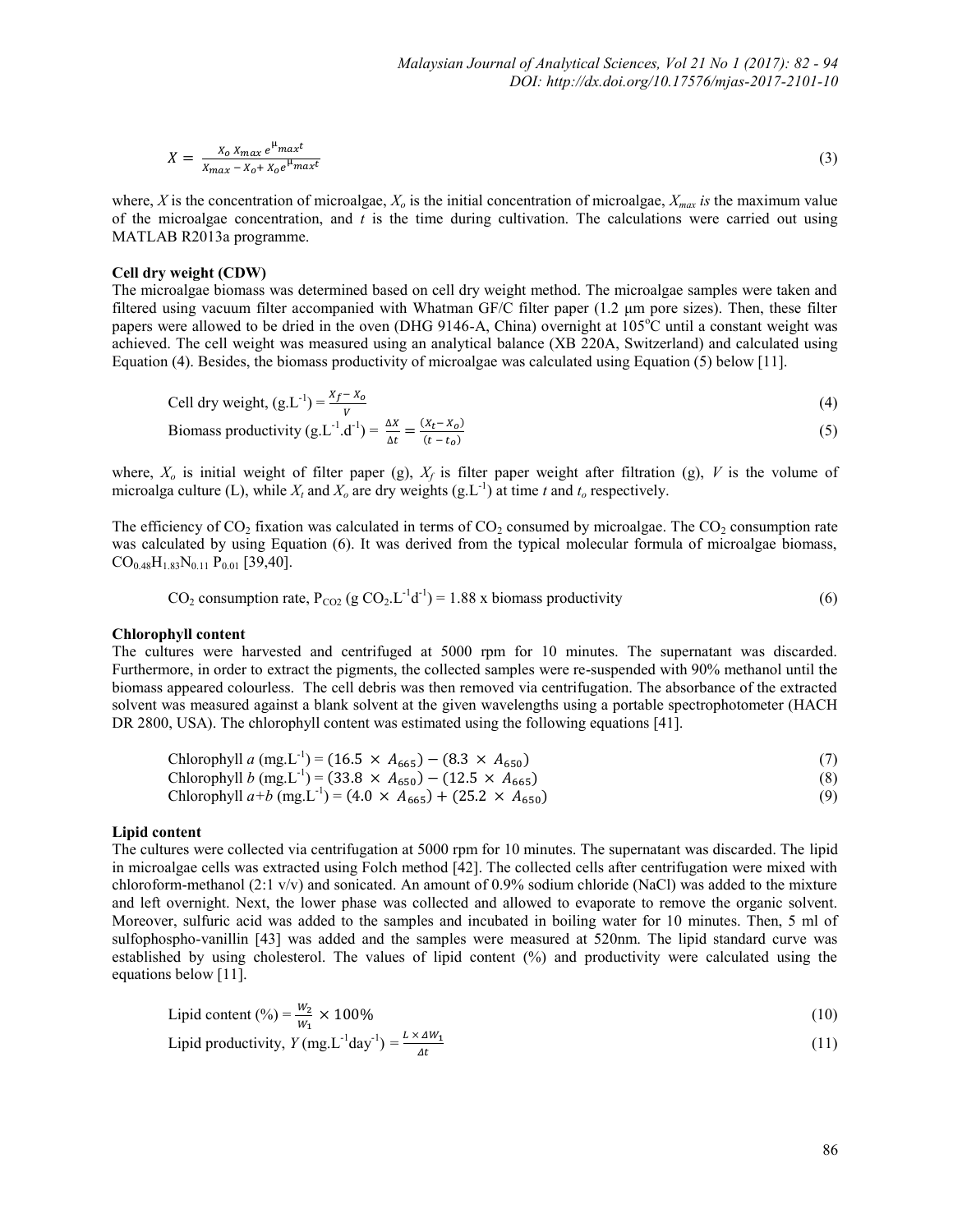where,  $W_l$  is total biomass produced in day (mg.L<sup>-1</sup>),  $W_2$  is total lipid content (mg.L<sup>-1</sup>), *L* is lipid content (%),  $\Delta t$  is duration of cultivation (day) and  $\Delta W_1$  is variation of biomass concentration (mg.L<sup>-1</sup>).

#### **Results and Discussion**

#### **Microalgae growth evaluation**

Synthetic media are artificial and simplified media that are designed to provide nutrients for growth of freshwater algae, as well as for maintaining algal strains. In microbial cell suspensions, cell turbidity can be determined easily by using the optical density method [44]. However, inaccuracies can occur due to the existence of pigments (chlorophyll *a* and *b*) content. Thus, the suitable wavelength that minimises the pigment absorbance should be carefully selected. For algal suspensions, the error can be minimised by measuring the cell density at a wavelength beyond the range of chlorophyll contents, such as at 750 nm. In this experiment, all three isolated microalgae were cultured in batch mode for 14 days without any optimisation factor that might affect the growth and biochemical composition. The results indicated that each species showed similar trends and adhered to the standard growth curve for microalgae. The algal growth curves based on OD 750nm are shown in Figure 2. All the microalgae underwent lag, exponential, and stationary phases when growing in synthetic media. Based on the graph, the lag phase of all the species was consistent from day 0 to day 4, followed by exponential phase (day 4 to day 10), and stationary phase (day 10 to day 14). However, the decline (death) phase was not achieved by day 14. The initial pH of BBM medium was around 6.9 to 7.1 and this value was observed to increase (up to pH 8.0) as the culture grew. The rise of pH levels is a good indicator as it shows that the microalgae are indeed growing in the culture medium. According to Borowitzka [45] and Goldman et al. [46], the pH value usually increases due to the photosynthetic activity of microalgae.



Figure 2. Growth curves of POME-isolated microalgae at  $OD_{750nm}$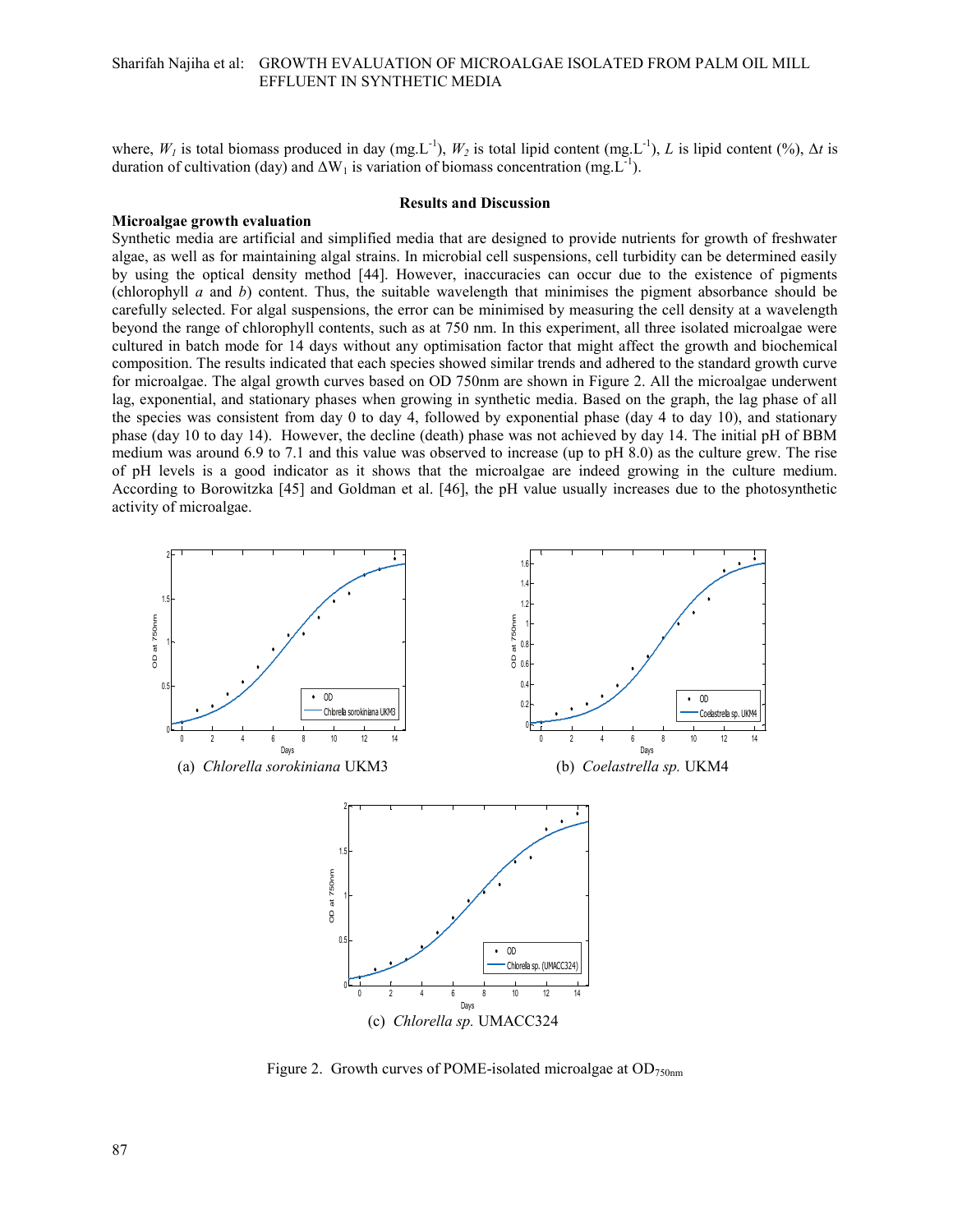According to Dailey and Reish [47], some algae species grow by increasing their cell number (cell division), rather than in size. The rate of cell division was varied according to the species and their living conditions. The increasing of algal biomass over a period of time is known as the new production or growth rate. Specific growth rate refers to the cell regeneration, which is the way of how fast the cells are dividing in a culture. Most of microalgae growth process can be explained by using the Logistic model. It is a common model of population growth with sigmoid profiles independent of substrate concentration [37]. The growth rates of each microalga species were calculated based on Equations (1) and (3). The results for growth rates are shown in Table 2.

| Microalgae sp.                | <b>Specific Growth</b><br>Rate, $\mu(d^{-1})$ | <b>Maximum Specific</b><br>Growth Rate, $\mu_{max}$<br>$(d^{-1})$ | <b>Logistic Equation</b>                           |
|-------------------------------|-----------------------------------------------|-------------------------------------------------------------------|----------------------------------------------------|
| Chlorella sorokiniana<br>UKM3 | $0.20 \pm 0.05$                               | $0.44 \pm 0.02$                                                   | $X = \frac{0.17 e^{0.44t}}{1.87 + 0.09 e^{0.44t}}$ |
| Coelastrella sp. UKM4         | $0.22 \pm 0.03$                               | $0.52 \pm 0.03$                                                   | $X = \frac{0.05 e^{0.52t}}{1.62 + 0.03e^{0.52t}}$  |
| Chlorella sp.<br>UMACC324     | $0.19 \pm 0.04$                               | $0.41 \pm 0.01$                                                   | $X = \frac{0.18 e^{0.41t}}{1.83 + 0.09 e^{0.41t}}$ |

Table 2. Growth rates of POME-isolated microalgae in synthetic media

The growth rate of microalgae can be altered by optimising and modifying the growth conditions. Besides that, the increase of inoculum density also can affect the algal growth. A study conducted by Griffith and Harrison et al. [48] stated that the growth rate, u, decreased when the concentrations of inoculum increased. Thus, in this study, only one inoculum density at OD reading of 1.0 was used in all runs. Based on the results shown in Table 2, *Coelastrella sp.* UKM4 achieved the highest growth rate, followed by *Chlorella sorokiniana* UKM3 and *Chlorella sp.* UMACC324. In addition, Tamil Selvam [49] discovered that the specific growth rate for *Chlorella sorokiniana* in BBM medium was  $0.18\pm0.01$  d<sup>-1</sup>. This value is slightly lower than the result obtained in this study, whereby  $\mu$ attained by *Chlorella sorokiniana* UKM3 was 0.20±0.05 d<sup>-1</sup>. Meanwhile, according to Vello et al. [50], the specific growth rates for *Chlorella sp.* UMACC322 and UMACC325 were  $0.49\pm0.02$  d<sup>-1</sup> and  $0.51\pm0.1$  d<sup>-1</sup>, respectively. The values are higher compared to the growth rate displayed by the *Chlorella* strain in this study. The variation of algal growth rates usually related to the growth conditions and algal requirements [5–7].

Moreover, primary productivity was obtained by measuring the increase in biomass over a period of time. Productivity or called yield in mass algal culture differs from standing crop biomass. A standing crop can be described as the total dried biomass of the living organisms present in a given environment. The total biomass of standing crop may be high, but the productivity would be low. Occasionally, low biomass content shows high productivity and specific growth rates, or possibly the other way around. Maximum yield or productivity is usually obtained at intermediate densities and growth rates, while maximum growth rates usually occur at lower density. High densities cause slower growth rates due to several limiting factors, which alter the biochemical aspect within the cells. Besides, algal biomass would continue to increase until a factor limits its generation [51]. The shadowing effect also can cause a decrease in specific growth rates but higher biomass concentrations can be achieved. Furthermore, in a condition where light or nutrients are limited, low biomass concentration and high specific growth rates are expected to occur in the cultivation systems [52–54].

In this experiment, *Coelastrella* strain attained higher biomass productivity  $(0.07 \pm 0.02 \text{ g.L}^{-1} \text{d}^{-1})$  in comparison to *Chlorella sorokiniana* and *Chlorella sp*. The productivity results are comparable with the microalgae growth rate. The higher productivity and growth rate achieved by *Coelastrella sp.* UKM4 showed that this microalga has the potential to be cultivated in a large-scale production to generate biomass for fertilisers, animal feed, and other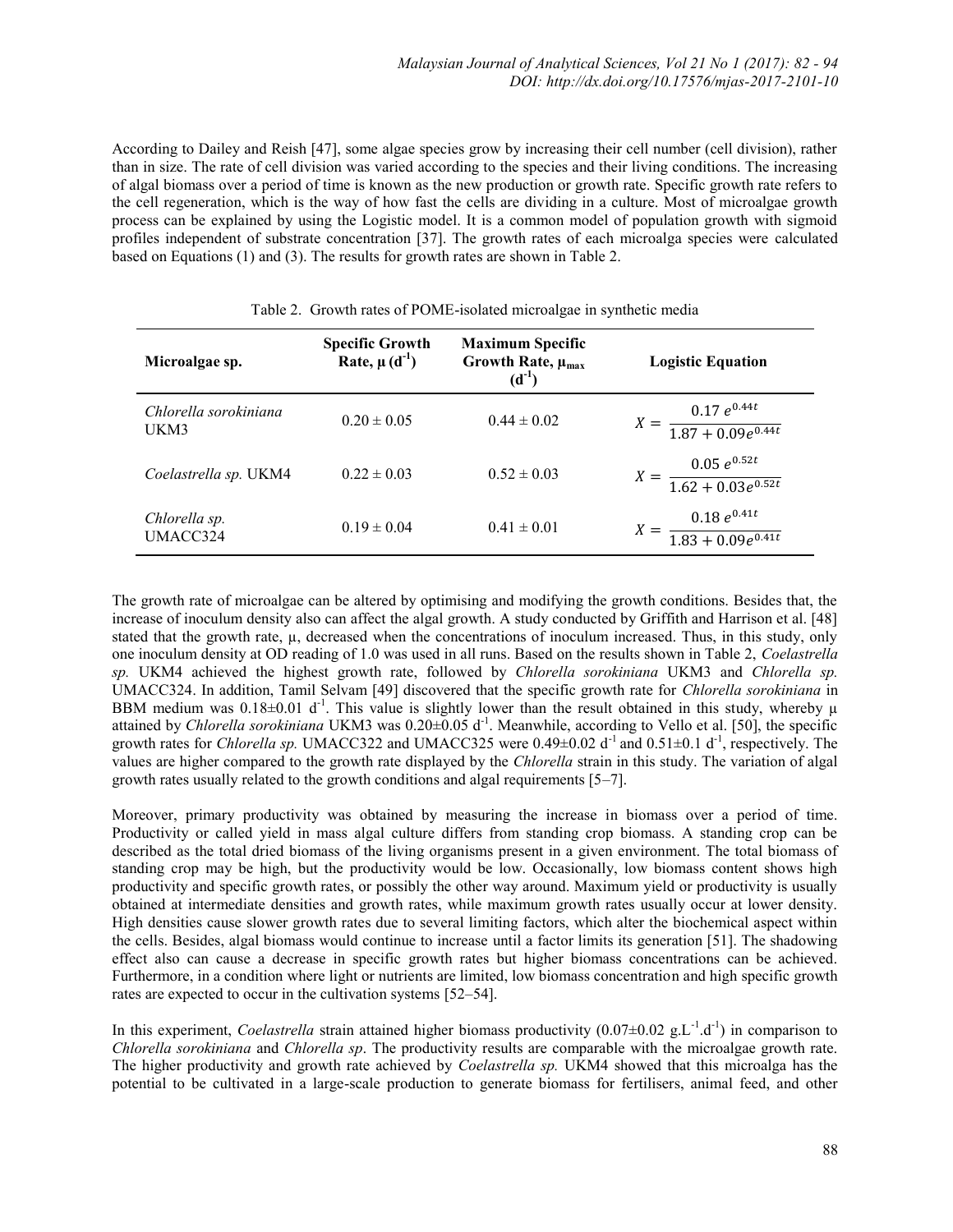products. However, Minhat et al. [55] reported that the biomass concentration of *Chlorella sorokiniana* UKM3 in BBM was 2.52  $g_{\cdot}L^{-1}$ , which is higher than the result obtained in this study. The results of biomass concentration, productivity, and CO<sub>2</sub> consumption rates are presented in Table 3. The consumption of  $CO<sub>2</sub>$  is related directly to the biomass production. As the biomass increases, the consumption rate also increases. Therefore, *Coelastrella sp*. has the potential to be used in carbon sequestration process compared to other strains.

Table 3. Biomass concentration, productivity, and  $CO<sub>2</sub>$  consumption rates of POME-isolated microalgae

| Microalgae sp.                | <b>Biomass Concentration</b><br>$(g.L^{-1})$ | <b>Biomass Productivity</b><br>$(g.L^{-1}.d^{-1})$ | $CO2$ Consumption Rate<br>(g $CO2, L-1d-1$ ) |
|-------------------------------|----------------------------------------------|----------------------------------------------------|----------------------------------------------|
| Chlorella sorokiniana<br>UKM3 | 0.86                                         | $0.06 \pm 0.02$                                    | $0.11 \pm 0.03$                              |
| Coelastrella sp.<br>UKM4      | 0.95                                         | $0.07 \pm 0.02$                                    | $0.13 \pm 0.04$                              |
| Chlorella sp.<br>UMACC324     | 0.78                                         | $0.05 \pm 0.01$                                    | $0.09 \pm 0.01$                              |

## **Biochemical content evaluation**

Pigmentation and storage product are important criteria in the classification of algae. Different groups of algae exhibit various colours due to the differences found in pigmentation. All the microalgae species used in this study are members of the division *Chlorophyta* or green algae. The pigments of green algae are chlorophyll *a* and *b*, whereas their accessory pigments are carotenoids and xanthophylls. Chlorophyll (green pigment) is an extremely important biomolecule for photosynthesis and growth. Furthermore, microalgae with high pigment content have the potential to be used as sources of dyes [6,7]. In this experiment, microalgae were treated using methanol to extract the chlorophyll content. Figure 3 illustrates the amount of chlorophyll content in each species. Based on the graphs, *Chlorella sorokiniana* UKM3 showed the highest chlorophyll content (Chl  $a+b$ ) which is 26.84 $\pm$ 1.76 mg.L<sup>-1</sup> at day 13. This value is higher compared to the result obtained by Tamil Selvam [49], which is 12.24±0.48 mg.L<sup>-1</sup>. As for Coelastrella sp. UKM4, the chlorophyll content was the highest (26.47±6.14 mg.L<sup>-1</sup>) at day 10, while *Chlorella sp.* UMACC324 was at day 13 (26.21 $\pm$ 0.49 mg.L<sup>-1</sup>). The chlorophyll content for all the species began to increase drastically from day 3 until day 8 before reaching stationary state. After day 11, the chlorophyll content in Coelastrella sp. showed a reduction (19.63 mg.L<sup>-1</sup>). The reduction of chlorophyll content is directly related to the reduction of photosynthesis activity [56]. Besides, both *Chlorella* strains showed better performance in terms of chlorophyll availability compared to *Coelastrella sp.* at the end of cultivation. Although the microalgae used in this study are from the same division, the chlorophyll content presented in each species differed slightly. However, the amounts have been comparable with each other.

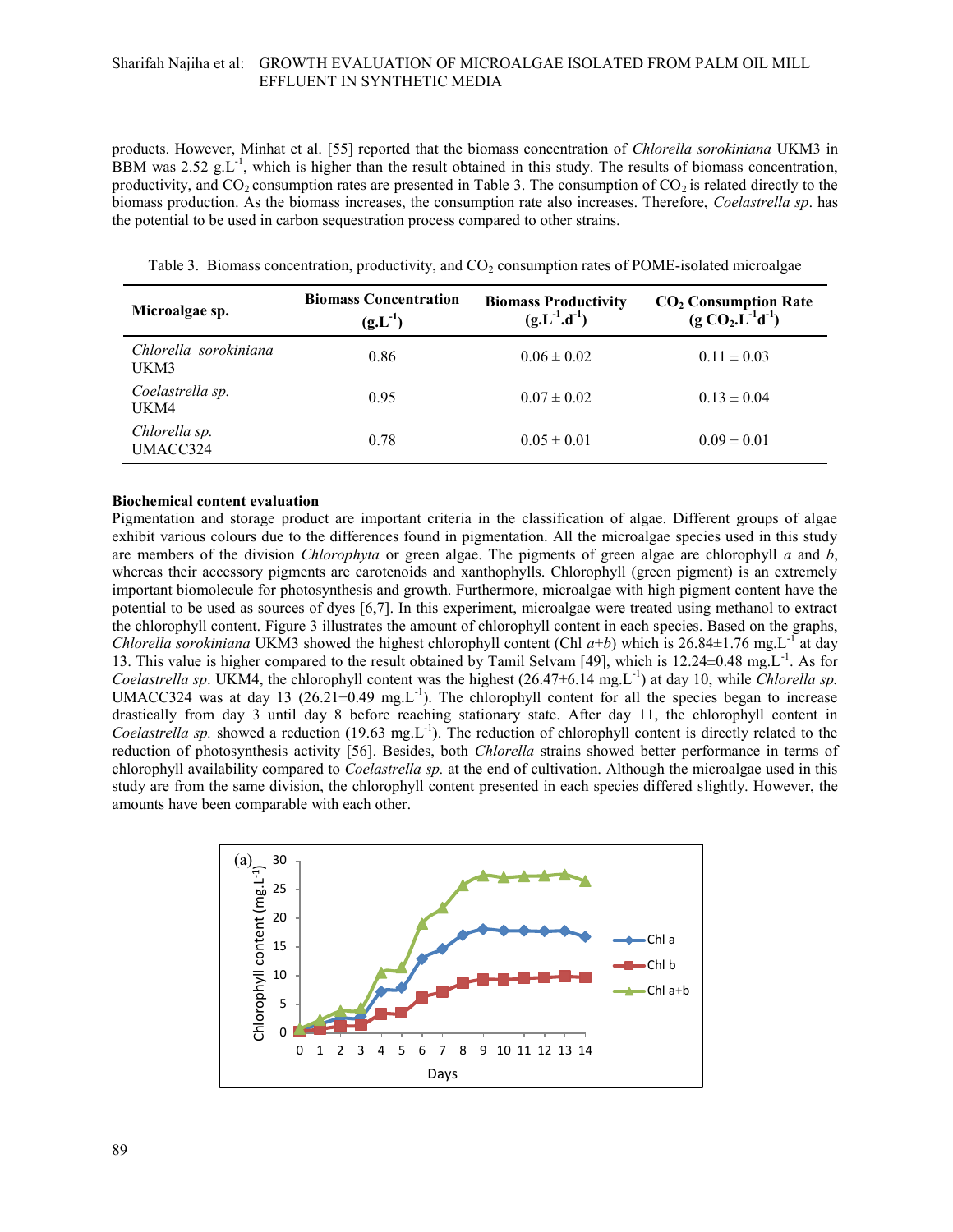

Figure 3. Chlorophyll content in POME-isolated microalgae (a) *Chlorella sorokiniana* UKM3, (b) *Coelastrella sp.*  UKM4 and (c) *Chlorella sp.* UMACC324

Algae store their lipids in various ways; depending on the species, growth conditions and also the growth stage when microalgae are harvested. When algal cells are actively growing, the major lipids found within the cells are in the form of glycolipids and phospholipids. The overall lipid profile changes when algae enter a less active growth phase or encounter environmental stress. Algae will slow down their rate of proliferation and start to store Triacylglycerides (TAGs) as the dominant lipid in cell vacuoles [19, 57-59]. In this experiment, microalgae lipids were extracted by employing the Folch method and then estimated using the sulfophospho-vanillin (SPV) method. Furthermore, the lipid content was calculated by using the cholesterol standard curve. Figure 4 shows the lipid content  $(mg, L<sup>-1</sup>)$  for each microalga, while Table 4 presents the percentages of lipid content and lipid productivity.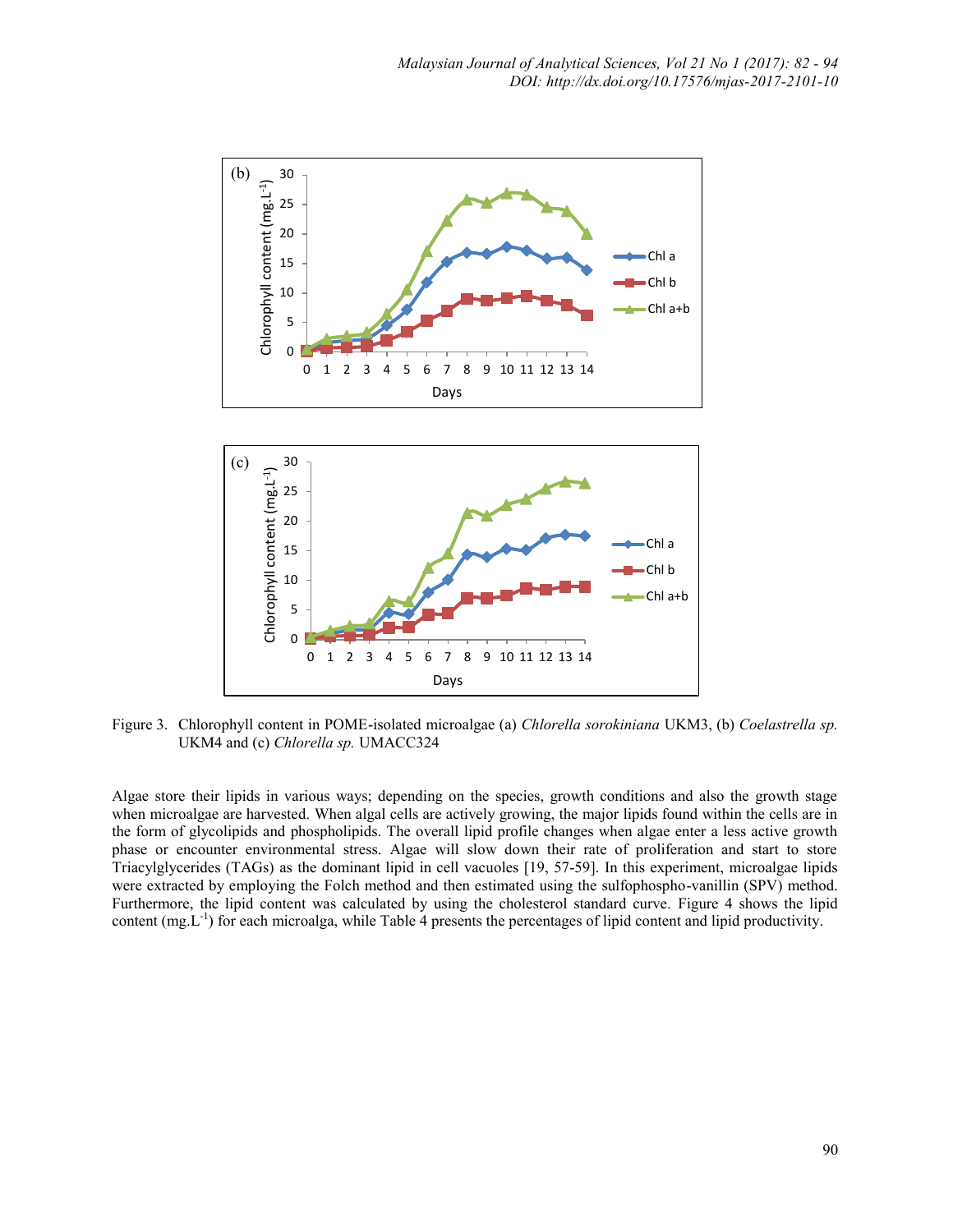

Figure 4. Lipid content  $(mg.L^{-1})$  of POME-isolated microalgae

Table 4. Lipid content (%) and lipid productivity of microalgae in synthetic media

| Microalgae sp.             | <b>Lipid Content</b><br>(%) | <b>Lipid Productivity</b><br>$\log L^{-1}$ .d <sup>-1</sup> ) |
|----------------------------|-----------------------------|---------------------------------------------------------------|
| Chlorella sorokiniana UKM3 | 4.65                        | 221.03                                                        |
| Coelastrella sp. UKM4      | 7 26                        | 452.42                                                        |
| Chlorella sp. UMACC324     | 6.68                        | 269.74                                                        |

Figure 4 depicts that the lipid content of microalgae increased as the culture grew from day 0 (lag phase) to day 14 (stationary phase). At the end of this experiment (day 14), the highest lipid content was recorded in *Coelastrella sp.*  UKM4 (66.42±2.87 mg.L<sup>-1</sup>), followed by *Chlorella sp.* UMACC324 (41.94±1.73 mg.L<sup>-1</sup>) and *Chlorella sorokiniana* UKM3 (34.43±1.38 mg.L<sup>-1</sup>). Although *Chlorella sorokiniana* UKM3 produced high biomass concentration compared to *Chlorella sp.* UMACC324, the values of lipid content and productivity had been the lowest. However, Tamil Selvam [49] reported that *Chlorella sorokiniana* attained 72.14±2.01 mg.L<sup>-1</sup> of lipid content, which is higher than the result obtained in this study. According to Sarmidi [60], the variation of lipid content in microalgae cultured in batch mode is directly related to the culture age, as well as nutrient depletion.

#### **Conclusion**

This study examined the growth rates and biochemical compositions of POME-isolated microalgae when cultured in synthetic media. *Coelastrella sp.* UKM4 showed better performance in terms of growth rates, biomass concentration and lipid content. However*, Chlorella sorokiniana* UKM3 exhibited the highest chlorophyll content compared to other species. The studies pertaining to the microalgae growth are definitely useful and offer important data for cell growth optimisation process, besides understanding their adaptability in different growth conditions. The biochemical products generated by microalgae are also economically useful in various industries for a wide range of purposes. Microalgae species with high growth rate and biochemical content have the potential to be used in the production of biofuels, dyes, and other high valuable products. Therefore, future work is required to fully characterise the microalgae compositions in order to predict its potential for the future development of algae-based industries.

#### **Acknowledgement**

The authors would like to thank and acknowledge Grant KK-2014-014 from Universiti Kebangsaan Malaysia (UKM) in providing the financial support for this project.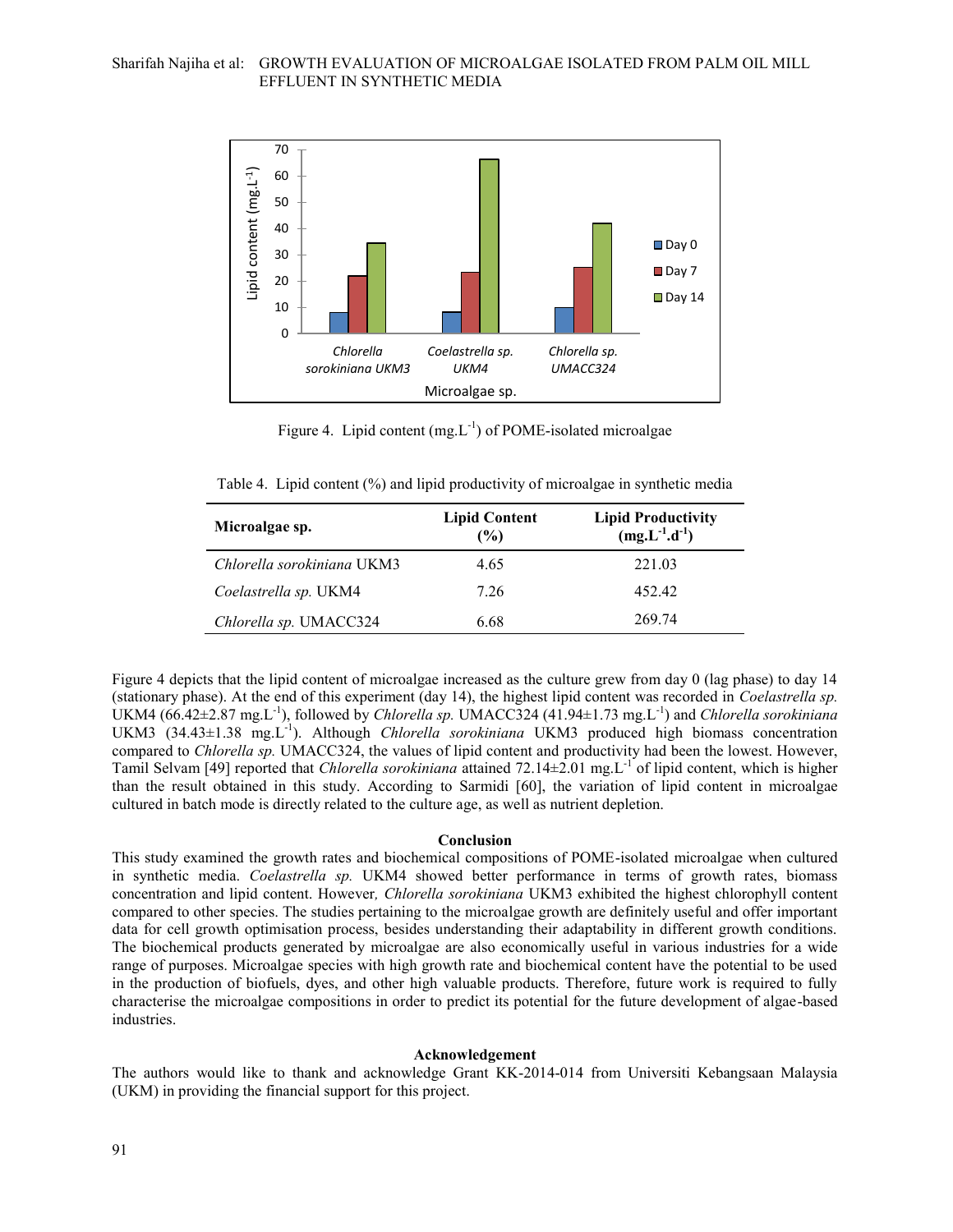### **References**

- 1. Hillison, C. I. (1977). Seaweeds, A color-coded, illustrated guide to common marine plants of east coast of the United States. Keystone Books. The Pennsylvania State University Press: pp.  $1 - 5$ .
- 2. Garson, J. (1989). Marine natural products. *Natural Product Reports*, 6: 143 170.
- 3. Hoffmann, L. (1989). Algae of terrestrial habitats. *The Botanical Review,* 55: 77 105.
- 4. Satpati G. G., Barman, N., Chakraborty, T. and Pal, R. (2011). Unusual habitat of algae. *Journal of Algal Biomass Utilization*, 2(4): 50 – 52.
- 5. Black, J. G. (2008). Microbiology. Seventh ed. International Student Version. John Wiley & Sons (Asia) Pte. Ltd.
- 6. Campbell, N. A. and Reece, J. B. (2005). Biology. Seventh Ed. Pearson Education. San Francisco: Inc. Benjamin Cummings.
- 7. Talaro, K. P. (2009). Foundations in microbiology. Basic Principle, Sixth Ed. New York: McGraw-Hill: pp. 809.
- 8. Barsanti, L. and Gualtieri, P. (2006). Algae biotechnology. In: Algae: Anatomy, biochemistry, and biotechnology CRC Press Taylor and Francis Group, Boca Raton: pp. 324 – 359.
- 9. Cheng, J., Huang, Y., Feng, J., Sun, J., Zhou, J. and Cen, K. (2013). Improving CO<sub>2</sub> fixation efficiency by optimizing *Chlorella* PY-ZUI culture conditions in sequential bioreactors. *Bioresource Technol*ogy, 144: 321 – 327.
- 10. Anjos, M., Fernandes, B. D., Vicente, A. A., Teixeira, J. A. and Dragone, G. (2013). Optimization of  $CO<sub>2</sub>$ biomitigation by *Chlorella vulgaris*. *Bioresource Technology,* 139: 149 – 154.
- 11. Hakalin, N. L. S., Paz, A. P., Aranda, D. A. G. and Moraes, L. M. P. (2014). Enhancement of cell growth and lipid content of a freshwater microalgae *Scenedesmus sp.* by optimizing nitrogen, phosphorus and vitamin concentrations for biodiesel production. *Natural Sci*ences, 6: 1044 – 1054.
- 12. Pulz, O. and Gross, W. (2004). Valuable products from biotechnology of microalgae. *Applied Microbiology and Biotechnology,* 65(6): 635 – 648.
- 13. Chisti, Y. (2007). Biodiesel from microalgae. *Biotechnology Advances,* 25(3): 294 306.
- 14. Spolaore, P., Joannis-Cassan, C., Duran, E. and Isambert, A. (2006). Commercial applications of microalgae. *Journal of Bioscience and Bioengineering*, 101: 87 – 96.
- 15. Iriani, D., Suriyaphan, O. and Chaiyanate, N. (2011). Effect of iron concentration on growth, protein content and total phenolic content of *Chlorella sp.* cultured in basal medium. *Sains Malaysiana*, 40(4): 353 – 358.
- 16. Grima, E. M., Fernandez, F. G. A., Camacho, F. G. and Chisti, Y. (1999). Photobioreactors: Light regime, mass transfer and scaleup. *Journal of Biotechnol*ogy, 70: 231 – 247.
- 17. Pulz, O. (2001). Photobioreactors: Production systems for phototrophic microorganisms. *Applied Microbiology and Biotechnology*, 57: 287 – 293.
- 18. Grobbelaar, J. U. (2000). Physiological and technological considerations for optimising mass algal cultures. *Journal of Applied Physiology*, 12: 201 – 206.
- 19. Oncel, S. S. (2013). Microalgae for macroenergy world. *Renewable and Sustainable Energy Reviews*, 26: 241 264.
- 20. FAO, Food & Agriculture Organization of United Nation. (2009). Algae based biofuels: A review of challenges and opportunities for developing countries:  $pp. 1 - 60$ .
- 21. Hughes, A. D., Kelly, M. S., Black, K. D. and Stanley, M. S. (2012). Biogas from macroalgae: Is it time to revisit the idea? *Biotechnology for Biofuels,* 5: 1 – 7.
- 22. Stanley, M. S. and Day, J. G. (2014). Algal bioenergy. In: John Wiley & Sons, Ltd: Chichester: pp.  $1 10$ .
- 23. Sydney, E. B., Strum, W., de Carvalho, J. C., Thomaz-Soccol, V., Larroche, C., Pandey, A. and Soccol, C. R. (2010). Potential carbon dioxide fixation by industrially important microalgae. Bioresource Technology, 101: 5892 – 5896.
- 24. Bilanovic, D., Andargatchew, A., Kroeger, T. and Shelef, G. (2009). Freshwater and marine microalgae sequestering of CO<sub>2</sub> at different C and N concentrations - response surface methodology analysis. *Energy Conversion and Management,* 50: 262 – 267.
- 25. Ding, G. T., Yaakob, Z., Takriff, M. S., Salihon, J. and Abd Rahaman, M. S. (2016). Biomass production and nutrient removal by a newly-isolated microalgal strain *Chlamydomonas sp.* in palm oil mill effluent (POME). *International Journal of Hydrogen Energy*, 41: 4888 – 4895.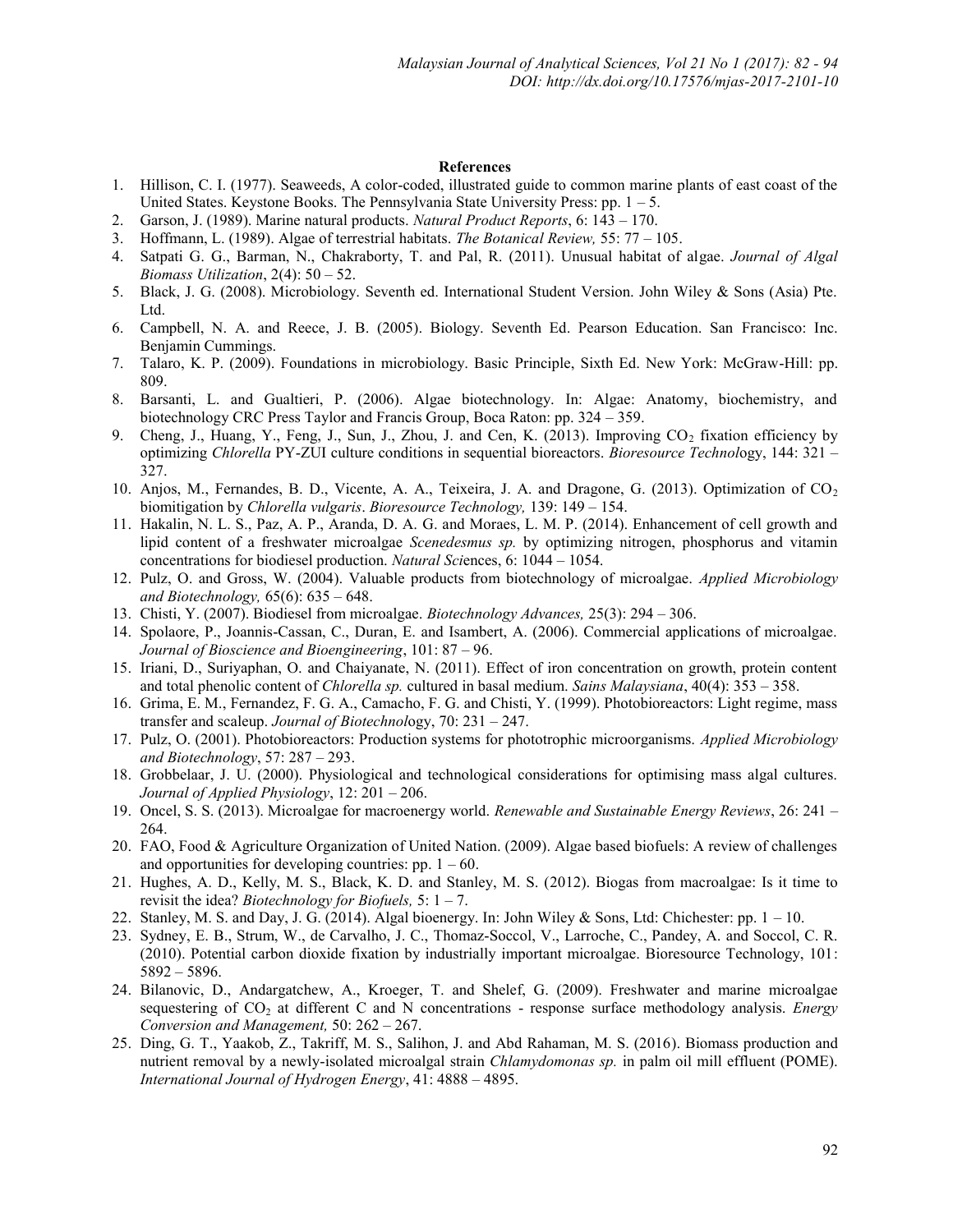- 26. Tamil Selvam, T. B., Renganathan, R. and Takriff, M.S. (2015). Nutrient removal of POME using POME isolated microalgae strain, *Characium sp. Advanced Materials Research*, 1113: 364 – 369.
- 27. Basiron, Y. (2007). Palm oil production through sustainable plantations. *European Journal of Lipid Science and Technology*, 109: 289 – 295.
- 28. Bhatia, S., Othman, Z. and Ahmad, A. L. (2007). Pretreatment of palm oil mill effluent (POME) using *Moringa oleifera* seeds as natural coagulant. *Journal of Hazardous Materials*, 145 (1-2): 120 – 126.
- 29. Putri, E. V., Md. Din, M. F., Ahmed, Z., Jamaluddin, H. and Chelliapan, S. (2011). Investigation of microalgae for high lipid content using palm oil mill effluent (POME) as carbon source. *International Conference on Environment and Industrial Innovation*, 12: 85 – 89.
- 30. Zainal, A., Yaakob, Z., Takriff, M. S., Rajkumar, R. and Abdul Ghani, J. (2012). Phycoremediation in anaerobically digested palm oil mill effluent using cyanobacterium, *Spirulina platensis*. *Journal of Biobased Materials and Bioenergy,* 6: 1– 6.
- 31. Bold, H. C. (1949). The morphology of *Chlamydomonas chlamydogama sp. nov. Bulletin of the Torrey Botanical Club*, 76: 101 – 108.
- 32. Bischoff, H. W. and Bold, H. C. (1963). Phycological studies IV. Some soil algae from enchanted rock and related algal species. University of Texas, Austin,  $6318$ : pp. 1 – 95.
- 33. Griffiths, M. J., Garcin, C., Van Hille, R. P. and Harrison, S. T. (2011). Interference by pigment in the estimation of microalgal biomass concentration by optical density. *Journal of Microbiological Methods*, 85(2): 119 – 123.
- 34. Lizzul, A. M., Hellier, P., Purton, S., Baganz, F., Lamommatos, N. and Campos, L. (2014). Combined remediation and lipid production using *Chlorella Sorokiniana* grown on wastewater and exhaust gases. *Bioresource Technol*ogy, 151: 12 – 18.
- 35. Pirt, S. J. (1975). Principles of microbe and cell cultivation. Blackwell Scientific Publications, Oxford: pp. 274.
- 36. Lee, J. B. and Kim, B. Y. (2002). Growth characteristics of five microalgal species isolated from Jeju Island and four Microalgal stock strains in hatchery. *Algae*, 17(2): 117 – 125.
- 37. Rao, C. S., Sathish, T., Brahamaiah, P., Kumar, T. P. and Prakasham, R. S. (2009). Development of a Mathematical Model for *Bacillus Circulans* Growth and Alkaline Protease Production Kinetics. *Journal of Chemical Technology and Biotechnol*ogy, 84: 302 – 307.
- 38. Yang, J. S., Rasa, E., Tantayotai, P., Scow, K. M., Yuan, H. L. and Hristova, K. R. (2011). Mathematical model of *Chlorella minutissima* UTEX2341 growth and lipid production under photoheterotrophic fermentation conditions. *Bioresource Technol*ogy, 102(3): 3077 – 3082.
- 39. Ho, S., Chen, W. and Chang, J. (2010). *Scenedesmus obliquus* CNW-Nas a potential candidate for CO<sub>2</sub> mitigation and biodiesel production. *Bioresource Technology,* 101: 8725 – 8730.
- 40. Chisti, Y. (2008). Biodiesel from microalgae beats bioethanol. *Trends Biotechnology,* 26(3): 126 131.
- 41. Richmond, A. (2004). Handbook of Microalgae Culture, Biotechnology and Applied Phycology, Blackwell Science Ltd.
- 42. Folch, J., Lees, M. and Stanley, G. H. S. (1957). A simple method for the isolation and purification of total lipids from animal tissues. *Journal of Biological Chemistry*, 226: 497 – 509.
- 43. Frings, C. S. and Dunn, R. T. (1970). A colorimetric method for determination of total serum lipid based on the sulfophospho-vanillin reaction. *American Journal of Clinical Pathology*, 53: 89 – 91
- 44. Rocha, J. M., Garcia, J. E. and Henriques, M. H. (2003). Growth aspects of the marine microalgae *Nannochloropsis gaditana*. *Biomolecular Engineering*, 20:237 – 242.
- 45. Borowitzka, M. A. (1998). Limits to growth in wastewater treatment with algae. Wong Y. S. and Tam N. F. Y., Editors. Springer Verlag: pp. 203 – 226.
- 46. Goldman, J. C., Azov, Y., Riley, C. B. and Dennett, M. R. (1982). The effect of pH in intensive cultures. i. biomass regulation*. Journal of Experimental Marine Biology and Ecology*, 57: 1 – 13.
- 47. Dailey, M. D. and Reish, D. J. (1993). Ecology of the Southern California bight: A synthesis and interpretation. University of California Press. *Science*: pp. 926.
- 48. Griffith, M. J. and Harrison, S. T. L. (2009). Lipid productivity as a key characteristic of choosing algal species for biodiesel production. *Journal of Applied Phycology*, 21: 493 – 507.
- 49. Tamil Selvam, T. B. (2015). penyingkiran nutrien dari POME dengan menggunakan mikroalga dan sianobakteria yang dipencil dari POME serta potensi biojisim yang diperolehi. Tesis Sarjana, Fakulti Kejuruteraan dan Alam Bina. Universiti Kebangsaan Malaysia.